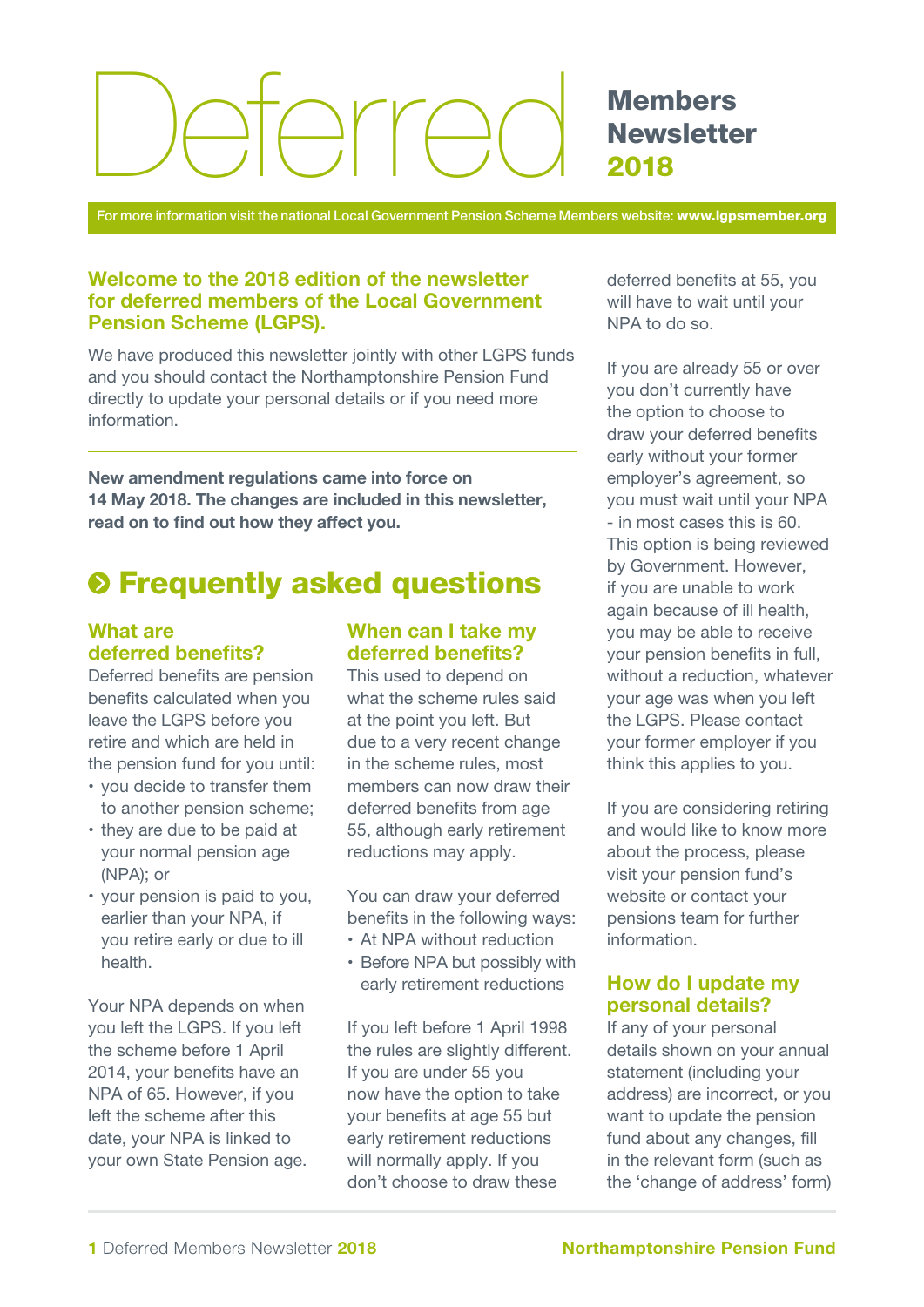on the fund's website. Or, you can update some of your personal details by logging in to your online account.

If your marital status has changed or changes in the future, you should provide the pension fund with your original marriage certificate, civil partnership certificate or decree absolute to authorise the change.

## What if I die before receiving my deferred benefits?

If you die before you receive your deferred benefits, your eligible dependants may receive a lump-sum death grant and survivors' pensions.

If you left the LGPS before 1 April 2008, the death grant would be the amount of your lump-sum retirement grant, which includes any increases in your pension since the date you left the scheme. If you left on or after 1 April 2008, the death grant would be the amount of your deferred pension, multiplied by five, including any pension increases since the date you left the scheme.

To see how much your dependants could receive, please visit our secure members' online area on our website.

## Who will receive the dependant's pension if I die before taking my deferred benefits?

Your registered civil partner, your eligible children or, if you were a member of the LGPS on or after 1 April 2008, an eligible cohabiting partner (someone you live with, unmarried, as part of a couple) may receive a pension. There is more information on who is eligible on our website.

There is no need to nominate your husband, wife, civil partner or dependent children for a pension payable on your death, but you should nominate who you would want to receive the lump-sum death grant.

If you have already made a nomination it will be shown on your annual statement. You can make a new nomination or change your current nomination by filling in the form on our website.

## How do my deferred benefits keep their value against inflation?

Your deferred benefits are adjusted each April in line with inflation to make sure they follow the cost of living. The pension increase to be applied to your benefits is measured by the Consumer Price Index (CPI) as at the previous September. For April 2018, this was 3%.

# **O** Increases to the State Pension age

Based on the recommendations of an independent review of the State Pension age, the Government's new timetable proposes that the State Pension age will increase to 68 between 2037 and 2039. This is earlier than the current legislation, which proposed a rise between 2044 and 2046. The change will affect everyone born between 6 April 1970 and 5 April 1978. No-one born on or before 5 April 1970 will see a change to their State Pension age.

As the normal pension age (NPA) within the LGPS is now linked to State Pension age, this will change the NPA of members born between those dates, unless they left the LGPS before 1 April 2014. Visit the Department for Work and Pensions website for more information on the State Pension age review.

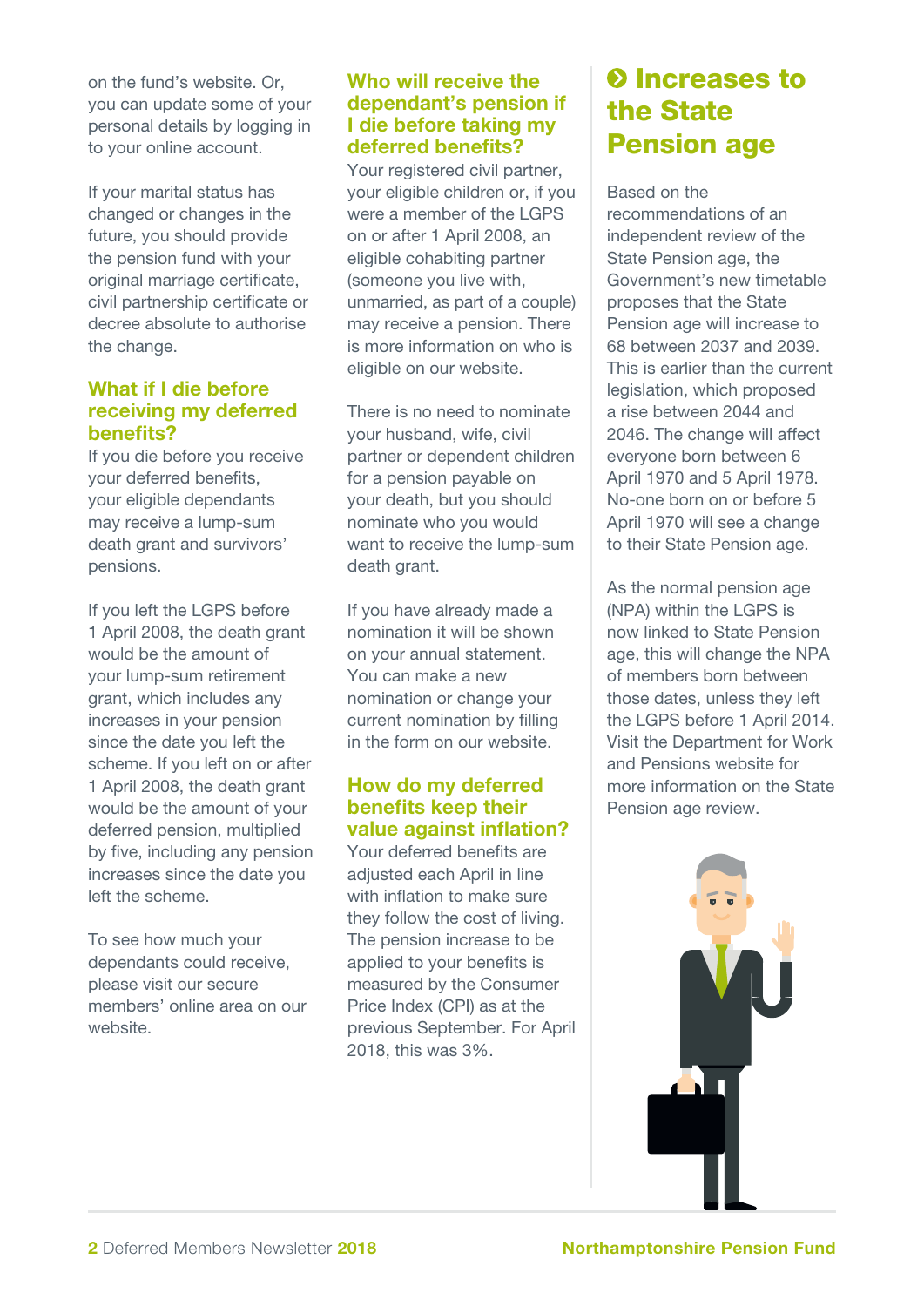# $\odot$  **New data-protection** regulations come into force

The General Data Protection Regulation (GDPR) is a new set of regulations which came into force on 25 May 2018. Within the UK these regulations make up part of the new Data Protection Act 2018. GDPR changes how businesses and organisations, including pension funds, process and handle data (information). The main aim is to simplify data privacy laws, while giving greater protection and rights to individuals.

## How will GDPR affect me?

To look after your pension benefits, your pension fund holds certain information about you, including the following:

- Contact details, including your name, address, phone number and email address
- Identifying details, including your date of birth and National Insurance number
- Information about your benefits in the fund, including length of service and salary
- Other information to do with your membership of the fund, which helps us to calculate or pay benefits, for example your bank account details.

We get some of this personal information direct from you. We may also get information from your employer (for example, information about your salary) and from other sources, including public databases.

We use this personal information to manage the fund, to calculate pension benefits for you (and any beneficiaries when you die) and to keep to our legal obligations.

As a member of the LGPS you are unlikely to notice any changes with the introduction of GDPR. This is because your pension fund already had procedures in place, under the previous Protection Act. The introduction of GDPR simply means that the current requirements on data protection are reinforced.

Your pension fund has to issue a privacy notice setting out why it holds certain information, the reason for processing the information and how long it will keep it for. The notice will also include further information about your rights.

To find out more about GDPR and how your pension fund uses your information, visit your fund's website at www.pensions.northamptonshire.gov.uk



# **& High Court** Ruling-**Cohabiting** Partners

From 1 April 2008, the LGPS allowed survivor's pensions to be paid to cohabiting partners, as long as they had been 'nominated' by the Scheme member. Under a high court ruling, which you may have heard referred to as Elmes v Essex, it is no longer necessary for us to have received a nomination form in order to pay a survivor's pension.

This ruling is likely to affect members who died before 1 April 2014, but did not complete a nomination form before their death. Now it is possible to pay a survivor's pension to the eligible cohabiting partner of such members.

This is already the case for LGPS members who died after 1 April 2014, as the change to the LGPS rules removed this requirement for a nomination to be made. If your cohabiting partner left the LGPS between 1 April 2008 and 31 March 2014, died before 1 April 2014, and you have not received a survivor's pension, you may be affected by this ruling or know someone who is. If this is the case, you should contact your fund.